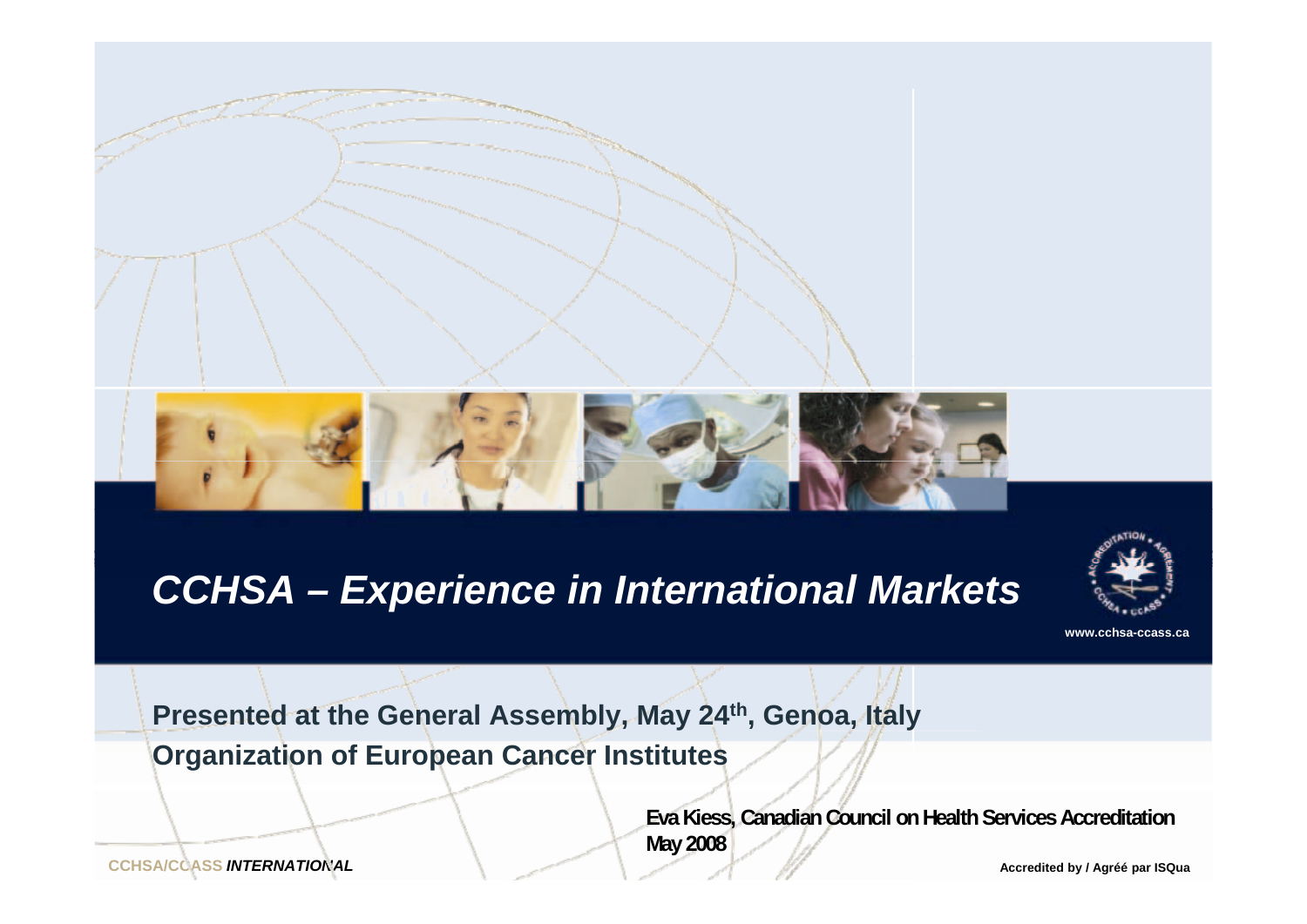

## **Overview**

- $\Box$ CCHSA Profile
- $\Box$ Implementing Accreditation in International **Markets** 
	- Lessons Learned
	- Key Success Factors
- $\Box$ Benefits of Accreditation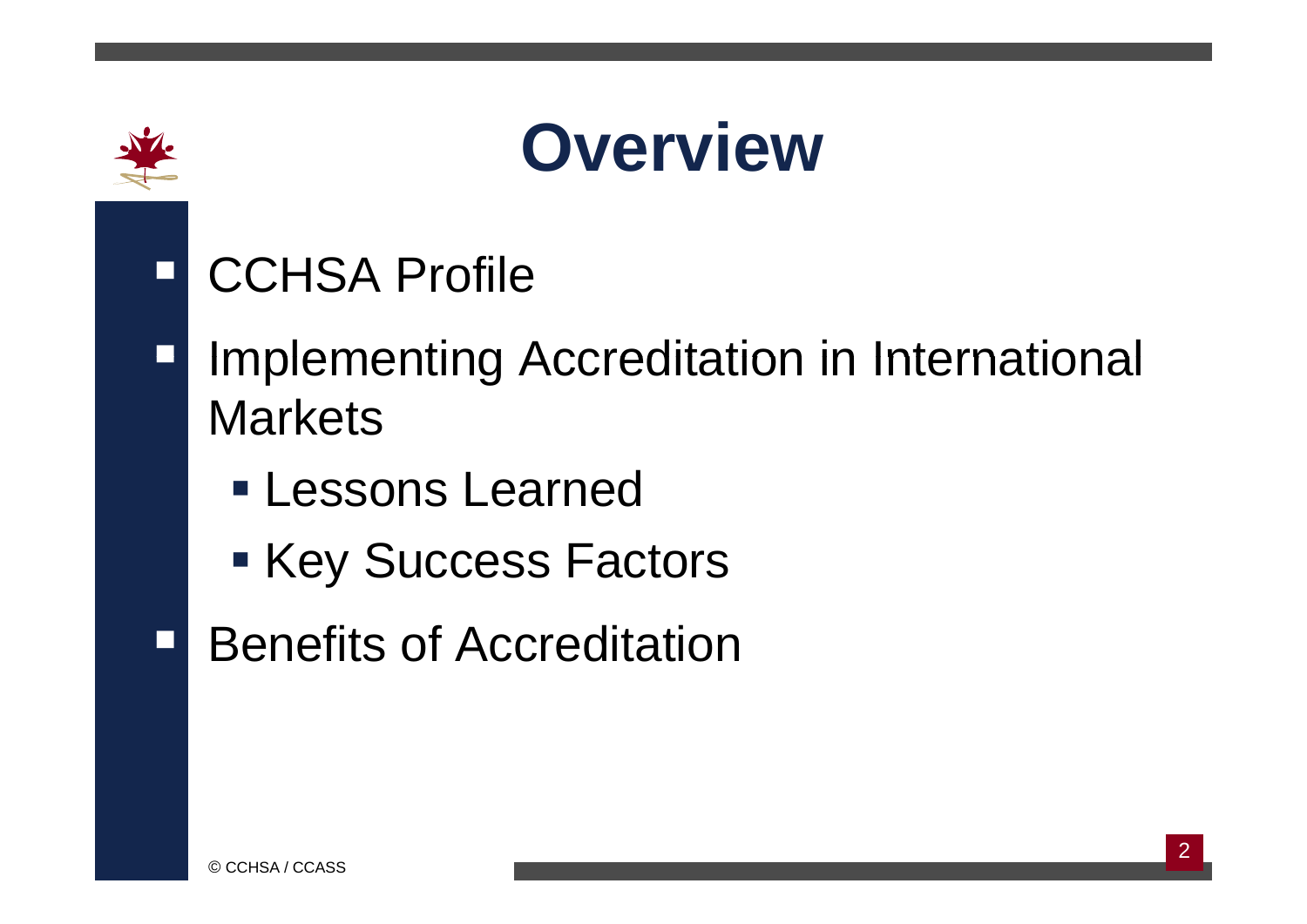

One third of all new accreditation programs and standards developed worldwide have taken the lead from CCHSA.

(International Society for Quality in Health Care, 2002)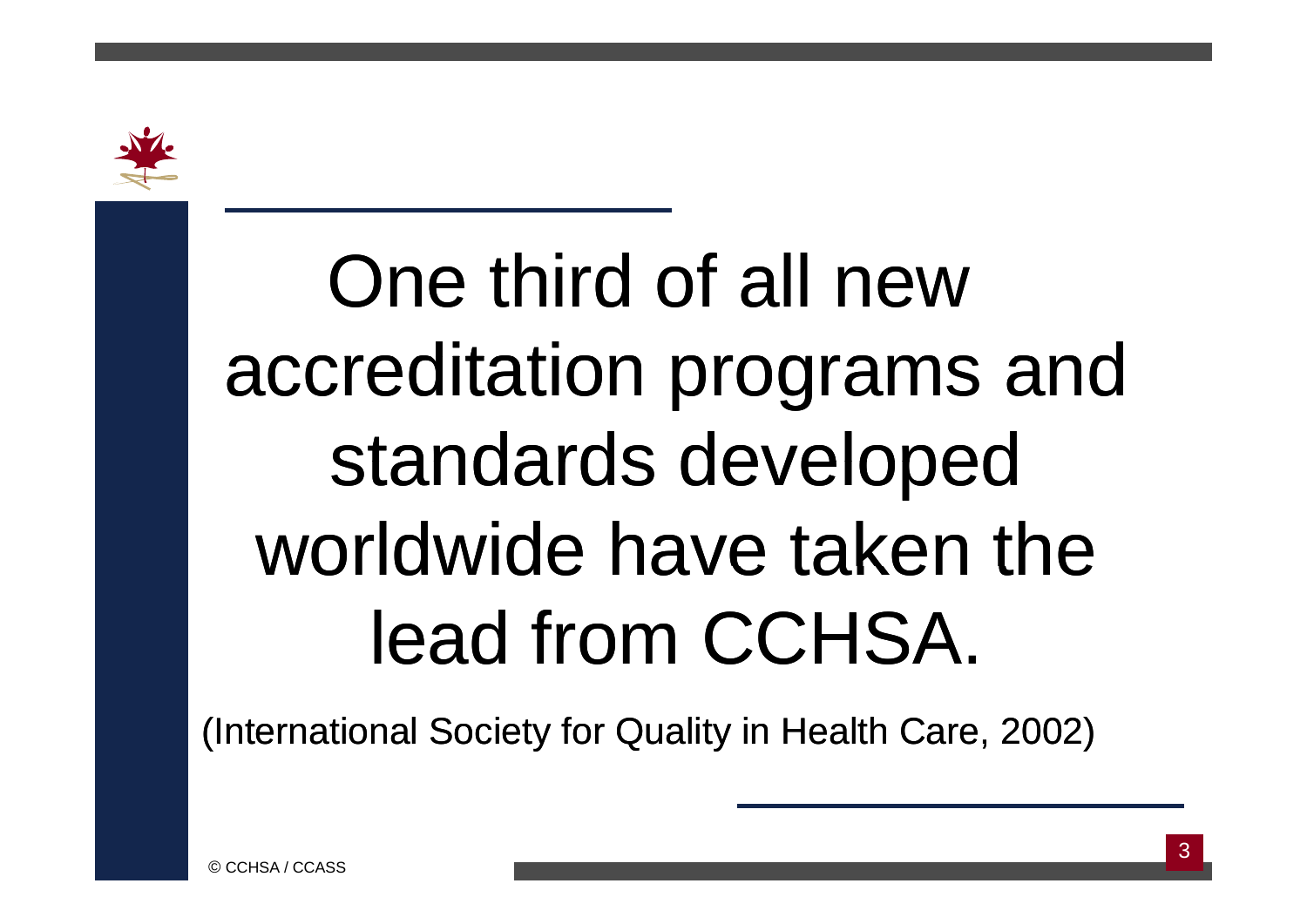

### **CCHSA - a World Leader** in Accreditation

- Fifty years of experience in standard setting  $\Box$
- Non-governmental, independent, not-for-profit  $\Box$
- Accreditation across many health sectors П
- Nationally proven standards and internationally П recognized
- Credibility and support at all levels of Canadian  $\Box$ government and global experts
- 100% of Canadian teaching hospitals are accredited  $\Box$
- The only accrediting body recognized by the Royal  $\Box$ College of Physicians and Surgeons of Canada (RCPSC)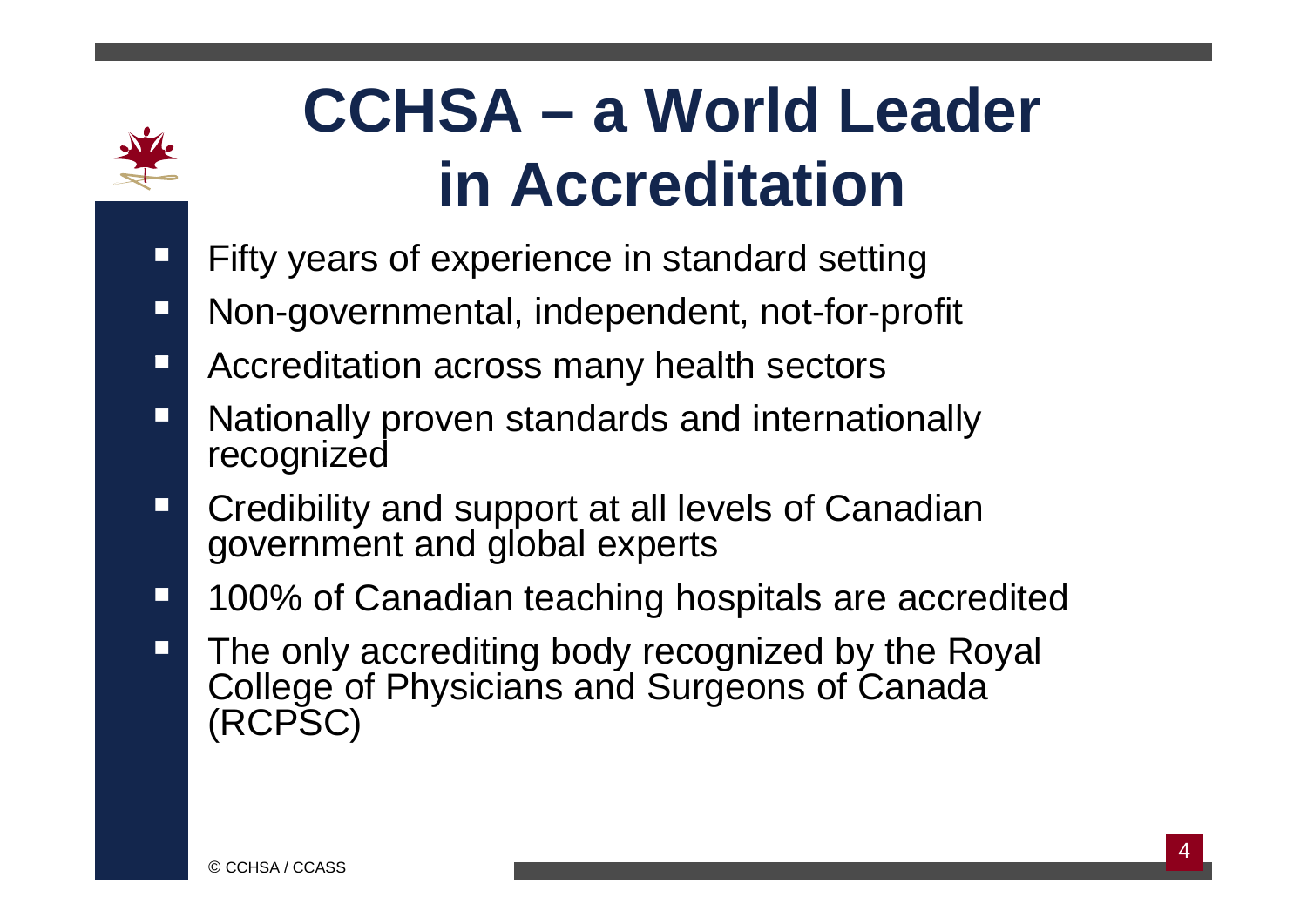

### **CCHSA – a World Leader** in Accreditation (cont'd.)

- 1,000 clients and 4,000 sites in Canada (2007) – single hospitals, small healthcare organizations, large multi-site specialty facilities, and large health systems
- 1967 debut into international markets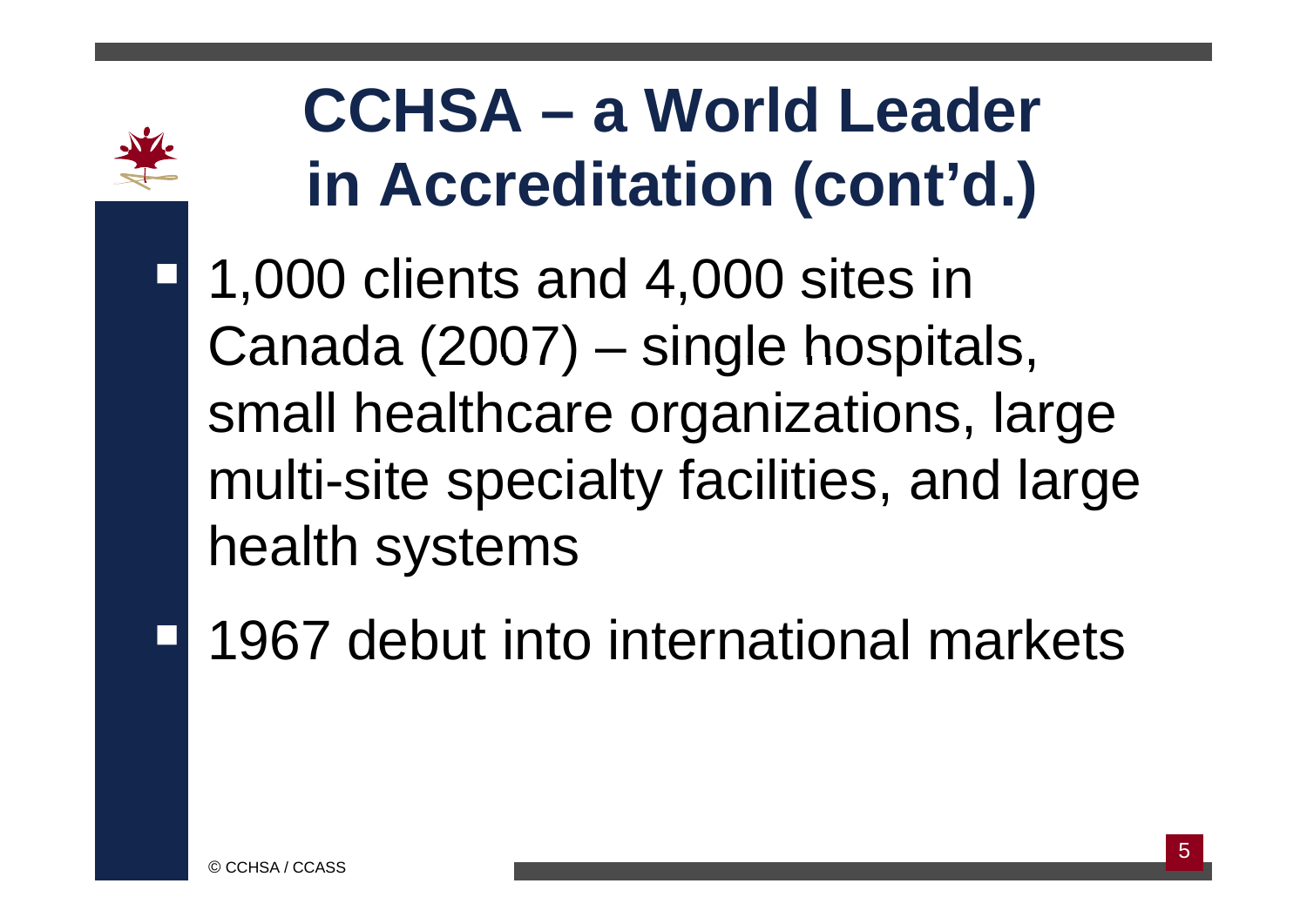

- *Standards*
- *Organization*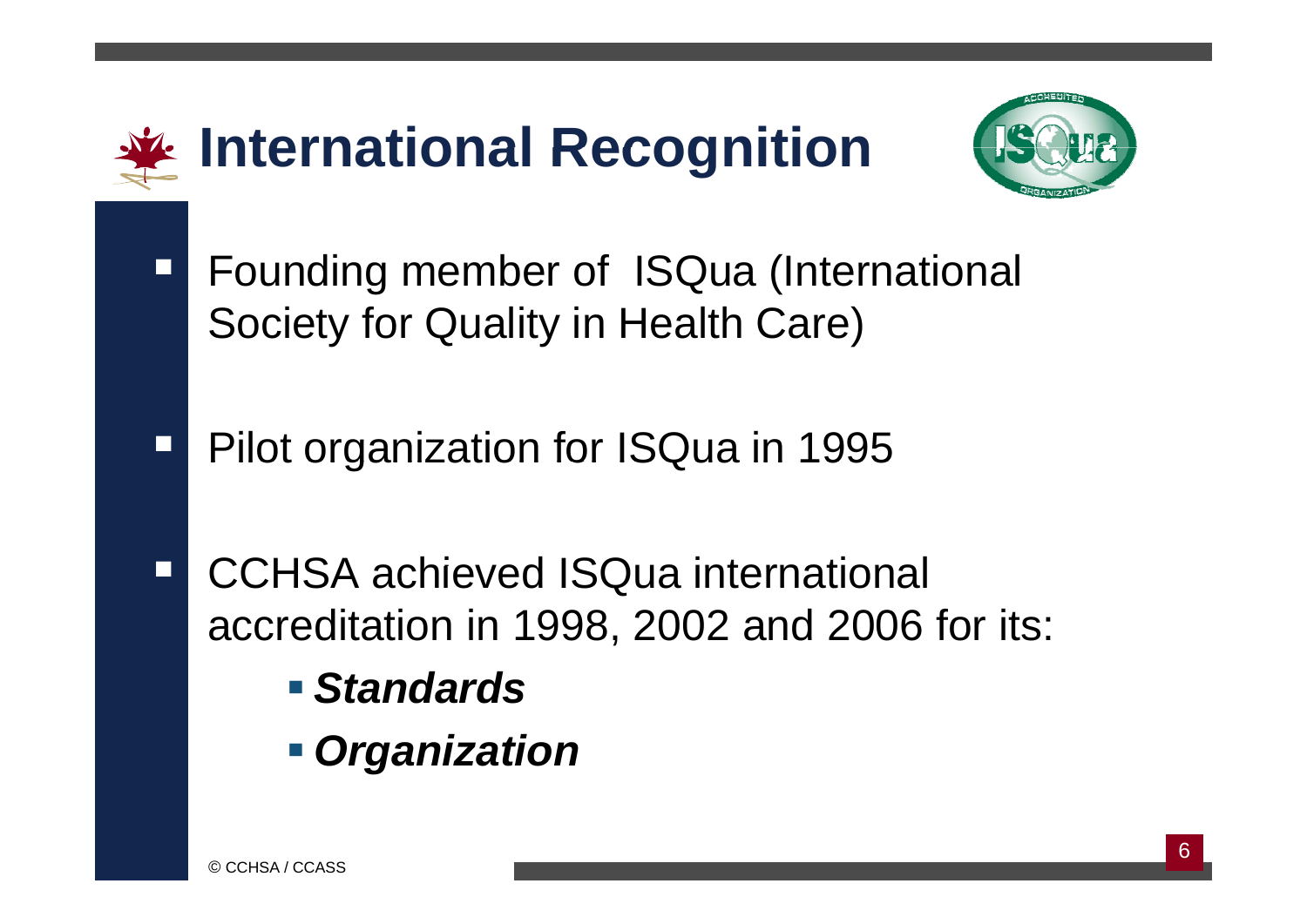

#### **International Clients**

| <b>Europe</b> | <b>MENA</b>                  | <b>Caribbean</b>                       | <b>Latin</b><br><b>America</b> |
|---------------|------------------------------|----------------------------------------|--------------------------------|
| Italy         | <b>Bahrain</b>               | Anguilla                               | <b>Brazil</b>                  |
| France        | <b>Kuwait</b>                | <b>Bahamas</b>                         | <b>Costa Rica</b>              |
| Serbia        | Saudi Arabia                 | <b>Bermuda</b>                         |                                |
| Spain         | <b>Tunisia</b><br><b>UAE</b> | St. Lucia                              |                                |
|               |                              | St. Vincent & the<br><b>Grenadines</b> |                                |
|               |                              | <b>St. Kitts &amp; Nevis</b>           |                                |
|               |                              | Trinidad & Tabago                      |                                |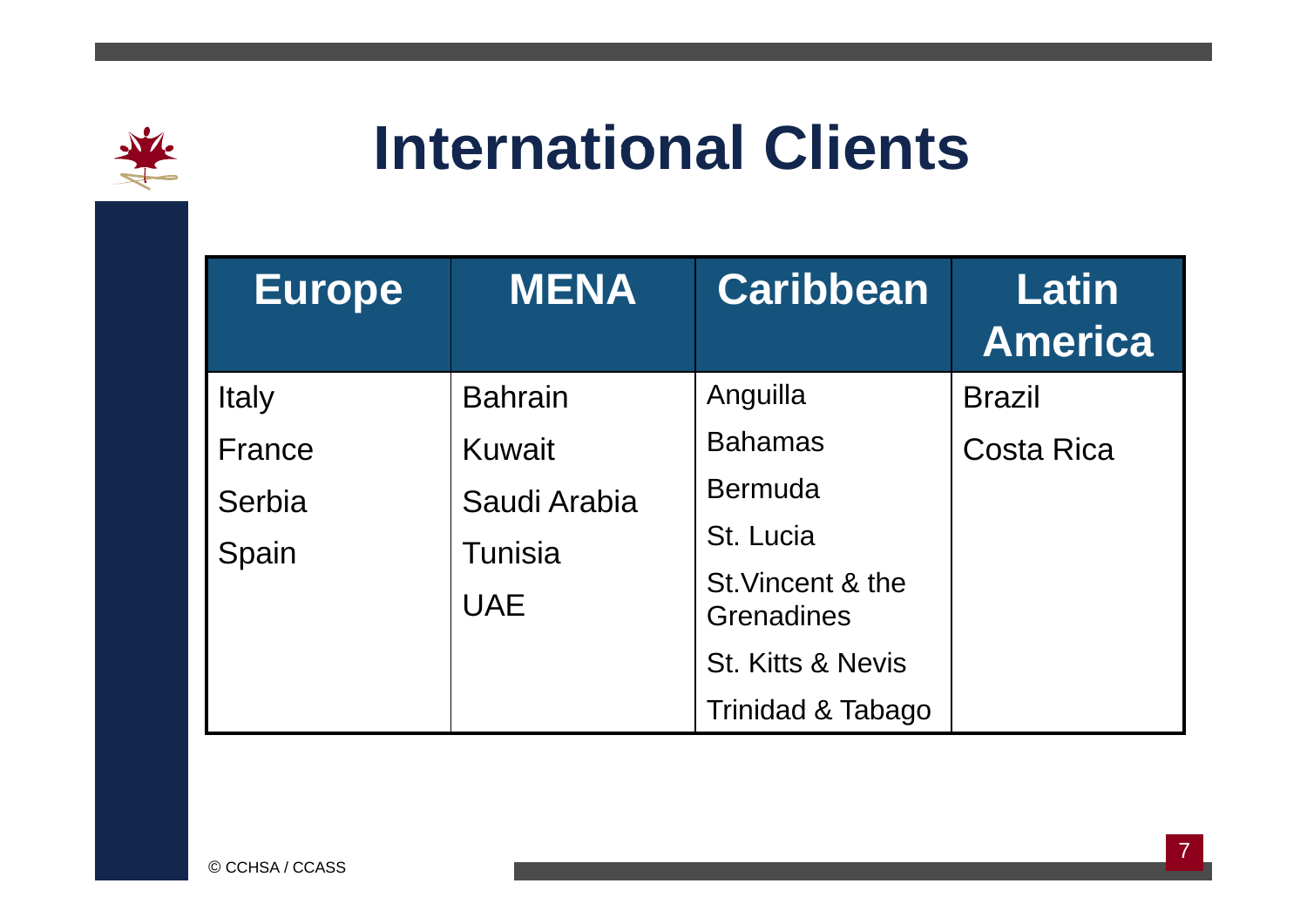

# *I l ti mp lementing A dit ti i Accreditation in I t ti l M k t nternationa Markets*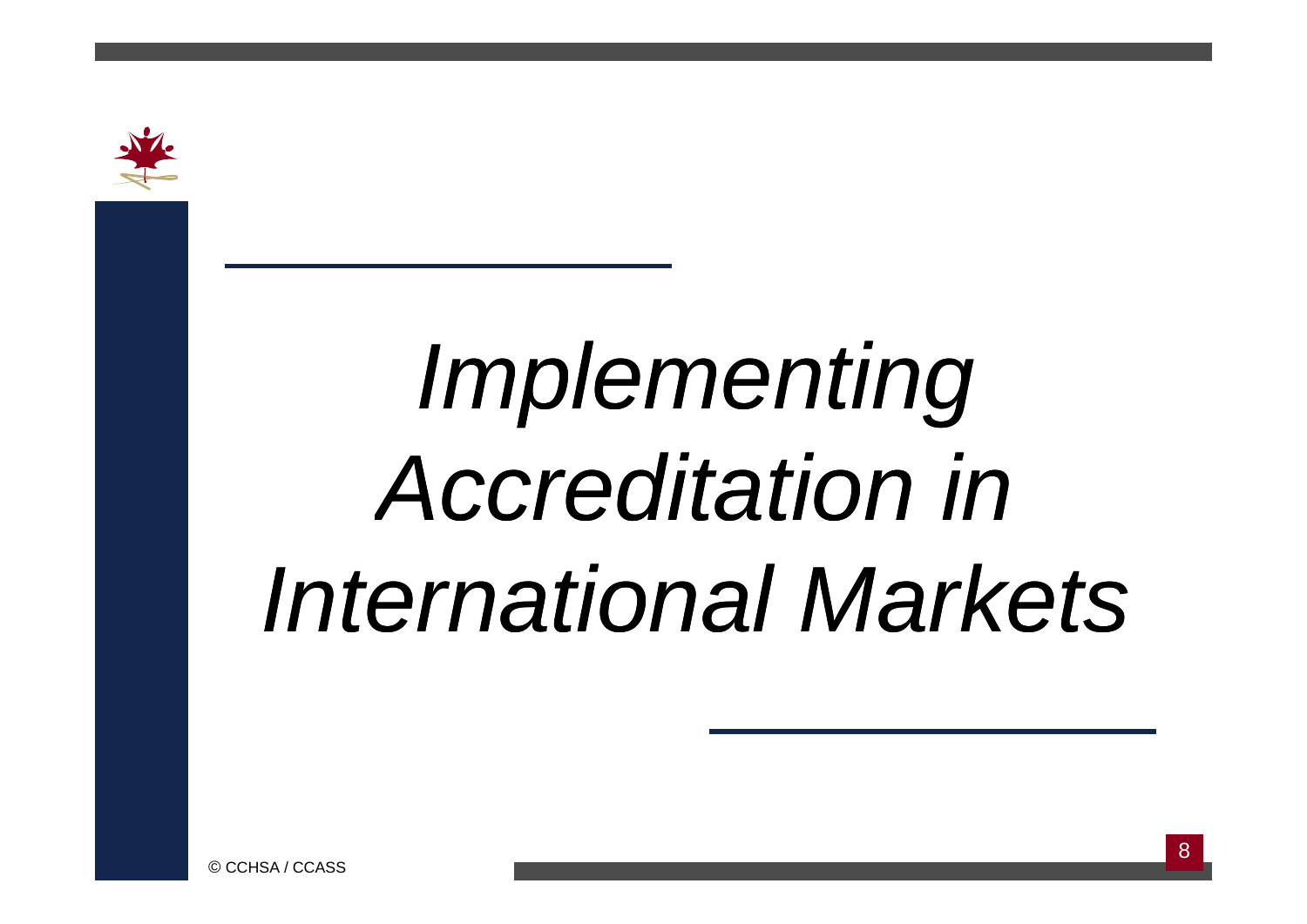

 $\Box$ 

### **Lessons Learned**

- **E** Canadian program must be adapted
- Ξ Language and terms used in standards facilitate intentions
- П Education is critical
- $\Box$ Role of *Accreditation Coordinator* is key
- Ξ Teamwork concept is often foreign
- $\Box$  Interdisciplinary team composition may be a barrier
- $\Box$ Evidence-based practice requires motivation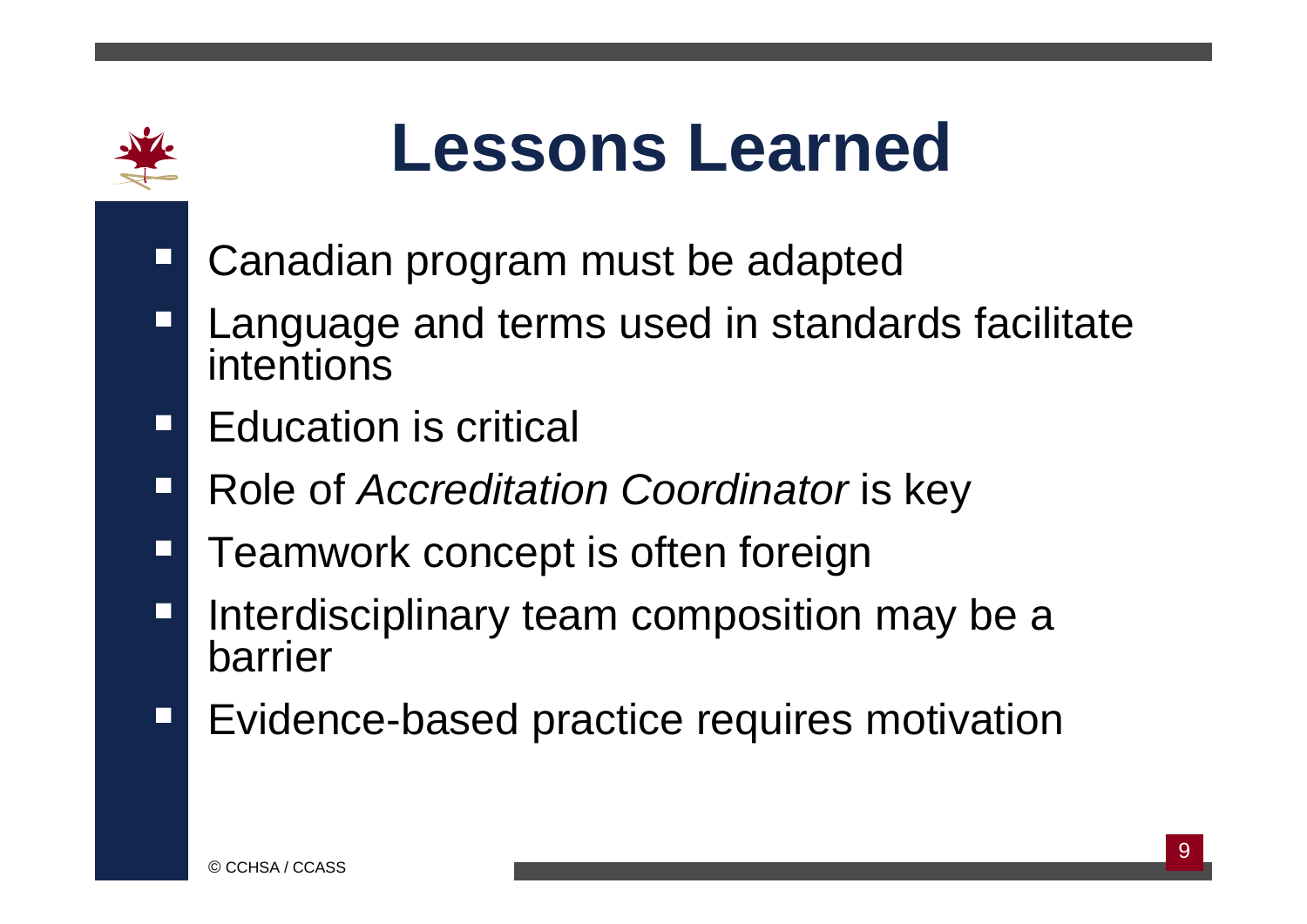

## **Key Success Factors**

- Knowledge of health system
- Ξ Cultural sensitivity
- **Filexibility and staged-approach built into** the accreditation program
- Knowledge trans fer and capacity building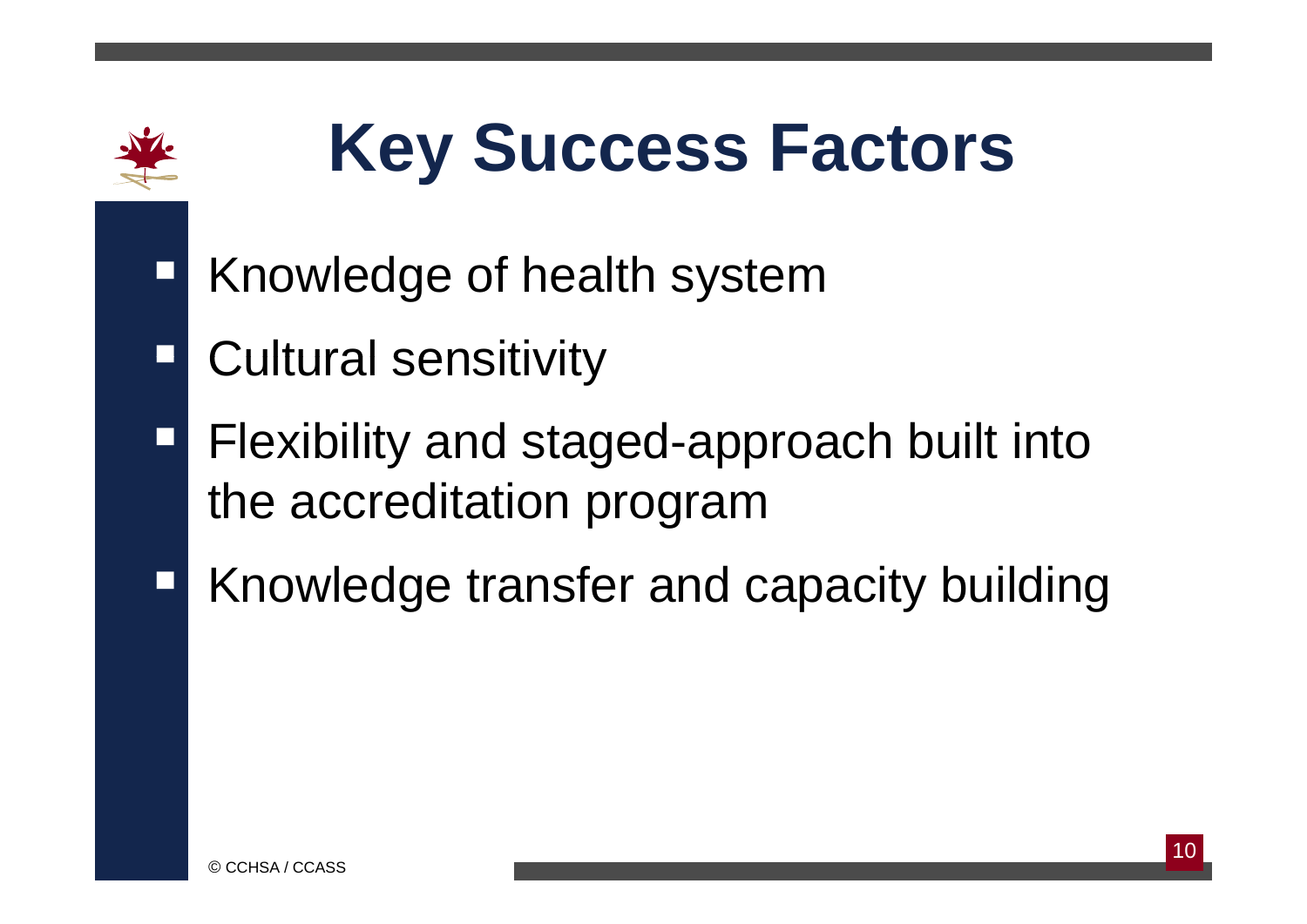

# Accreditation **Benefits**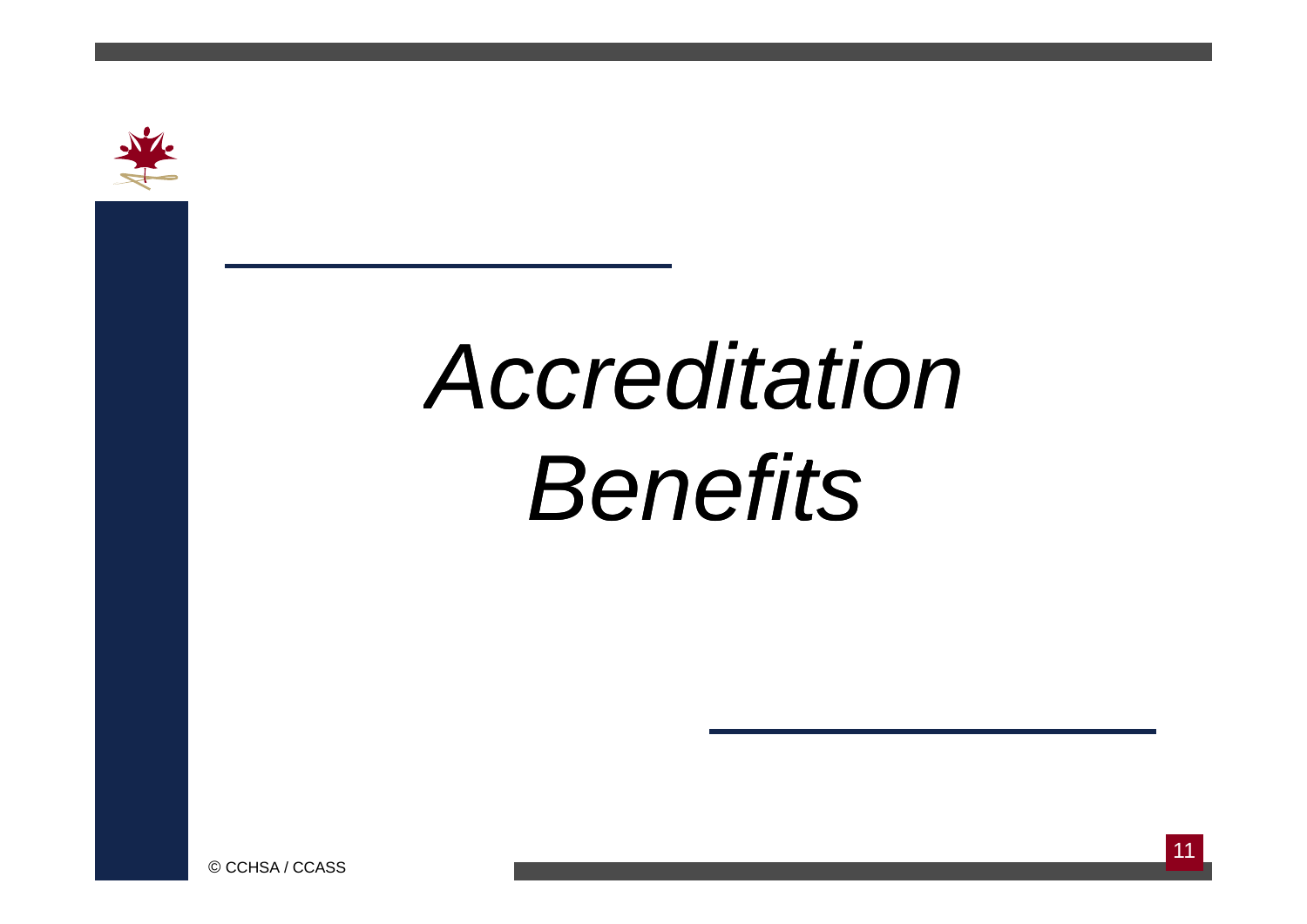

#### **Benefits of Accreditation**

#### **Quality Culture**  (shared beliefs and values)

 $\checkmark$ Increased commitment to quality and patient safety at all levels of the organization √Improved communication, and Migher level of service and accountability collaboration and team building

#### **Quality Infrastructure <sup>P</sup> bli <sup>R</sup> itiQ y** (supporting structure & processes)

 $\checkmark$  Increased capacity and capability to manage quality improvement Higher level of service integration along the continuum of care✔Systematic use of performance indicators to versionality use of the systematic use of the partners<br>improve quality and patient safety

#### **Publi c Recog nition** (visibility & acknowledgement)

 $\checkmark$ Improved patient satisfaction $\checkmark$  Increased credibility and accountability  $\checkmark$  Increased ability to attract funding, business and